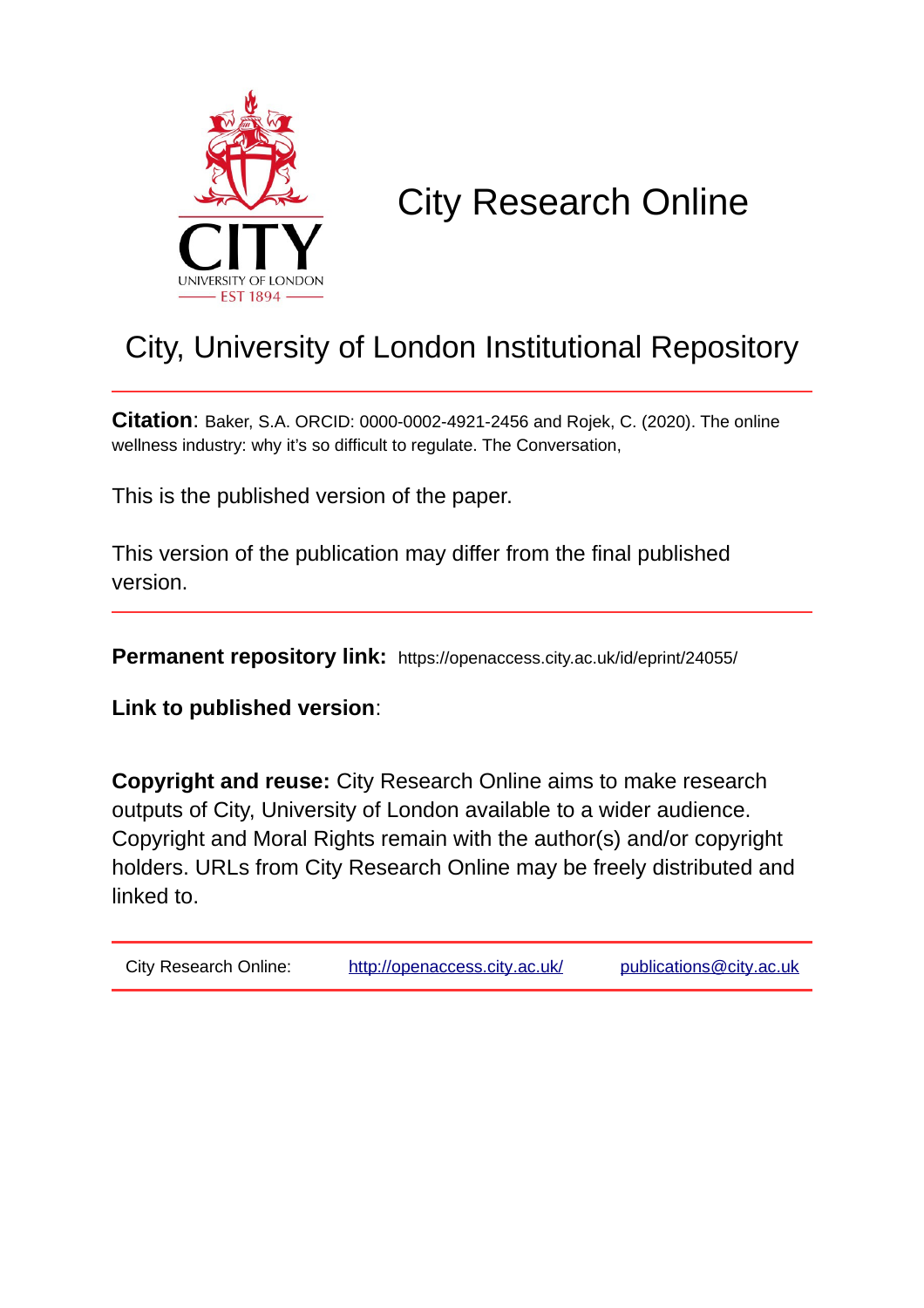### **Make sense of the news. Read our experts in your inbox.**

**Get the newsletter**

### **THE CONVERSATION**

Academic rigour, journalistic flair



Netflix

### **The online wellness industry: why it's so difficult to regulate**

February 20, 2020 8.51am GMT

Netflix recently released Gwyneth Paltrow's new six-part series, The [Goop](https://goop.com/the-goop-lab-netflix/) Lab. Each episode explores an area of the wellness industry, including psychedelics, cold therapy, lifestyle interventions, female pleasure and sexual healing. The series has received criticism from the scientific and medical [community](https://www.newscientist.com/article/2230459-goop-lab-on-netflix-shows-how-easy-it-is-to-fall-for-bad-science/) with experts concerned about Netflix legitimising pseudoscience and misinformation.

The backlash is unsurprising given that Paltrow's brand has become synonymous with controversial products and treatments, such as jade eggs, Psychic Vampire Repellent and vaginal steaming. These concerns are accentuated given that Goop is valued at over [US\\$250](https://fortune.com/2018/03/30/gwyneth-paltrow-goop-series-c-valuation-250-million/) million and represents part of the burgeoning billion-dollar wellness industry. The difficulty in regulating Goop's controversial content, however, points to larger difficulties in regulating online health and wellness influencers.

Influencers document their lives and lifestyles on social media. The most lucrative health and wellness [influencers](https://politybooks.com/bookdetail/?isbn=9781509530175&subject_id=1) achieve fame through curating an online persona on

#### **Authors**



**[Stephanie](https://theconversation.com/profiles/stephanie-alice-baker-493918) Alice Baker** Lecturer in Sociology, City, University of London



**Chris [Rojek](https://theconversation.com/profiles/chris-rojek-147669)** Professor of Sociology, City, University of London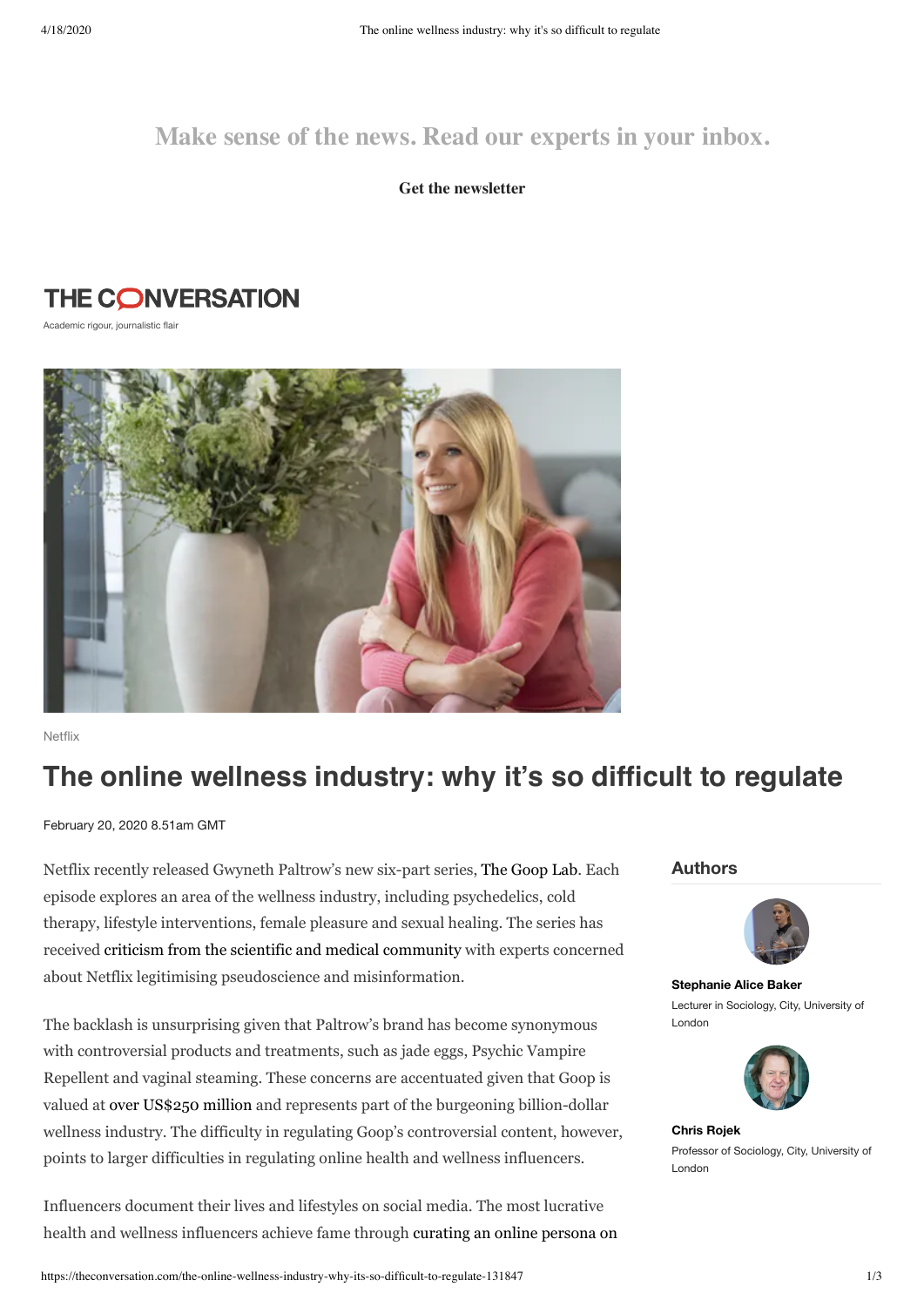social media rather than through [professional](https://politybooks.com/bookdetail/?isbn=9781509530175&subject_id=1) expertise. Although celebrities have traditionally been presented as inaccessible, by approaching everyday health and wellness issues, Paltrow is able to emulate social media influencers, whose public appeal is grounded in the perception of being ordinary, relatable and accessible.

Paltrow's trust and credibility as a wellness guru stem from her apparent vulnerability. Strategic confessions that commodify pain and loss are designed to establish trust and intimacy. In the Netflix series, Paltrow reflects on the trauma induced by the emergency caesarean she had following the birth of her daughter, how terrible she feels during a "cleanse" and on her experiences "metabolising" pain. These communicative techniques set Paltrow apart from the jargon and professional distance required of medical professionals.



Jade eggs for your yoni? Show us the evidence, say scientists. [Gusak/Shutterstock](https://www.shutterstock.com/image-photo/three-jade-eggs-development-intimate-muscles-278212919)

#### **The triumph of opinion**

Influencers claim to provide opinions rather than facts. They are able to monetise their personal lives and opinions, profiting from advertorials linked to stories of self-discovery and [transformation.](https://journals.sagepub.com/doi/abs/10.1177/1440783319846188) These self-documented journeys are difficult to verify.

Influencer marketing is relatively inconsequential when it comes to fashion, but advertorials based on personal experience are more problematic in the health and wellness sphere where unverified stories can negatively affect people's health. In the second episode, for example, when one employee claims that cold therapy helped ease her anxiety and depression, anecdotal evidence is used to demonstrate the therapy's validity. These stories of self-recovery can be deadly when they inspire people with cancer to reject [conventional](https://theconversation.com/the-scandal-that-should-force-us-to-reconsider-wellness-advice-from-influencers-117041) medicine in favour of alternative treatments.